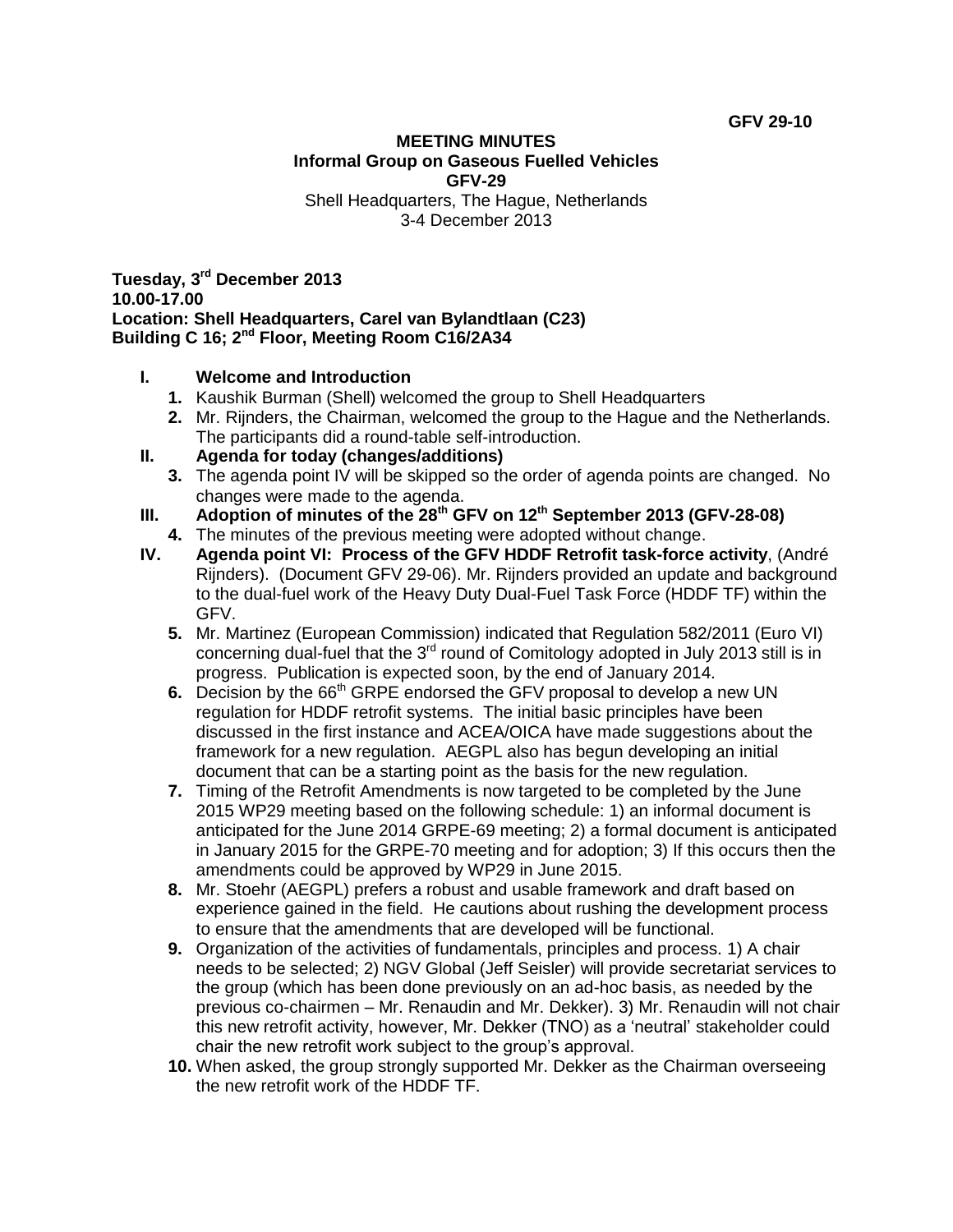- **11.** Jaime D'Alamo (NGVAE) (not present at this meeting) informed Mr. Rijnders prior to this meeting that he is leaving the association so, in the first instance, NGVAE will not have a representative to the GFV until a replacement for Mr. D'Alamo is found. This might be provided through an NGVAE member company on an interim basis.
- **12.** Fundamentals and principles of HDDF retrofit have been discussed and agreed: first Euro IV and Euro V will be completed, with Euro VI to be discussed by the European Commission. Only type B dual-fuel engines will be addressed. Mr. Martinez said that a precedent has been set in the Retrofit Emissions Control (REC). Care must be taken to make the regulations robust but not overly restrictive.
- **13.** Mr. Whelan indicated that the US regulations for dual-fuel retrofits were made somewhat less rigorous in deference to motivating the technology to develop and move forward in the marketplace. Clearly, however, there will be different views between the original equipment manufacturers (OEMs) and the retrofit industry.
- **14.** There is a general discussion of the retrofit vs OEM approach to developing the regulation. The retrofit industry does not have the same, large development budget as the OEMs, therefore, it is better and easier to begin with Euro IV and V.
- **15.** The Chairman indicates that it should be possible to develop a robust retrofit regulation for the earlier Euro stages. The final regulation must be accepted in its entirety (under the 1958 agreement). Contracting Parties (CP) might still have or will use conditions for retrofit that are less rigorous than the new activity to develop a UNECE Regulation. This should not create a problem to agree with the new ECE Regulation. But if a CP has already more stringent National Regulations for retrofit than this could create problems because the CP has to accept UNECE certificates without creating additional, more stringent national requirements.
- **16.** Mr. Stoehr indicated that care also must be taken to focus on the emissions results of these heavy-duty dual-fuel retrofits. He will provide some documents from Germany TUV (in English) as a possible guideline. Emission limits: even if the parent engine (the diesel) is not compliant with the emission limits, the parent engine equipped with the dual-fuel retrofit system shall meet the original emission values. As with other working groups the HDDF TF should prepare an 'open issue list' particularly when implementation ultimately will be at the GRPE level.
- **17.** The Chairman proposed an example of an Excel-format 'open issue list' for organizing our pending issues and decisions in the task force, GFV and GRPE. The GFV agrees to use this format.
- **18.** Prelude to the OICA documents: two definitions are proposed for retrofits and conversions:
	- Retrofit: fitting new elements of design to an approved engine system without substantially modifying its emission strategies (e.g. fitting a particulate filter).
	- Conversion: fitting new elements of design to an approved engine system and/or substantially changing its emission or operating strategies (e.g. in view of letting it run with a different fuel)

In light of these definitions, OICA assumes that the retrofitting of any dual-fuel system (on either a running vehicle or a running engine) has to be considered as a "conversion" and, therefore, the converter becomes the new engine manufacturer and takes the full responsibility for the engine in-service conformity, while the original engine manufacturer shall not be considered responsible in any manner of the noncompliance of a converted engine system

**19.** Discussion: it is noted that not all the dual-fuel systems can be considered "conversions", as defined by OICA. Furthermore it was recognized that the therm 'conversions' is a new working and definition that could effect more kinds of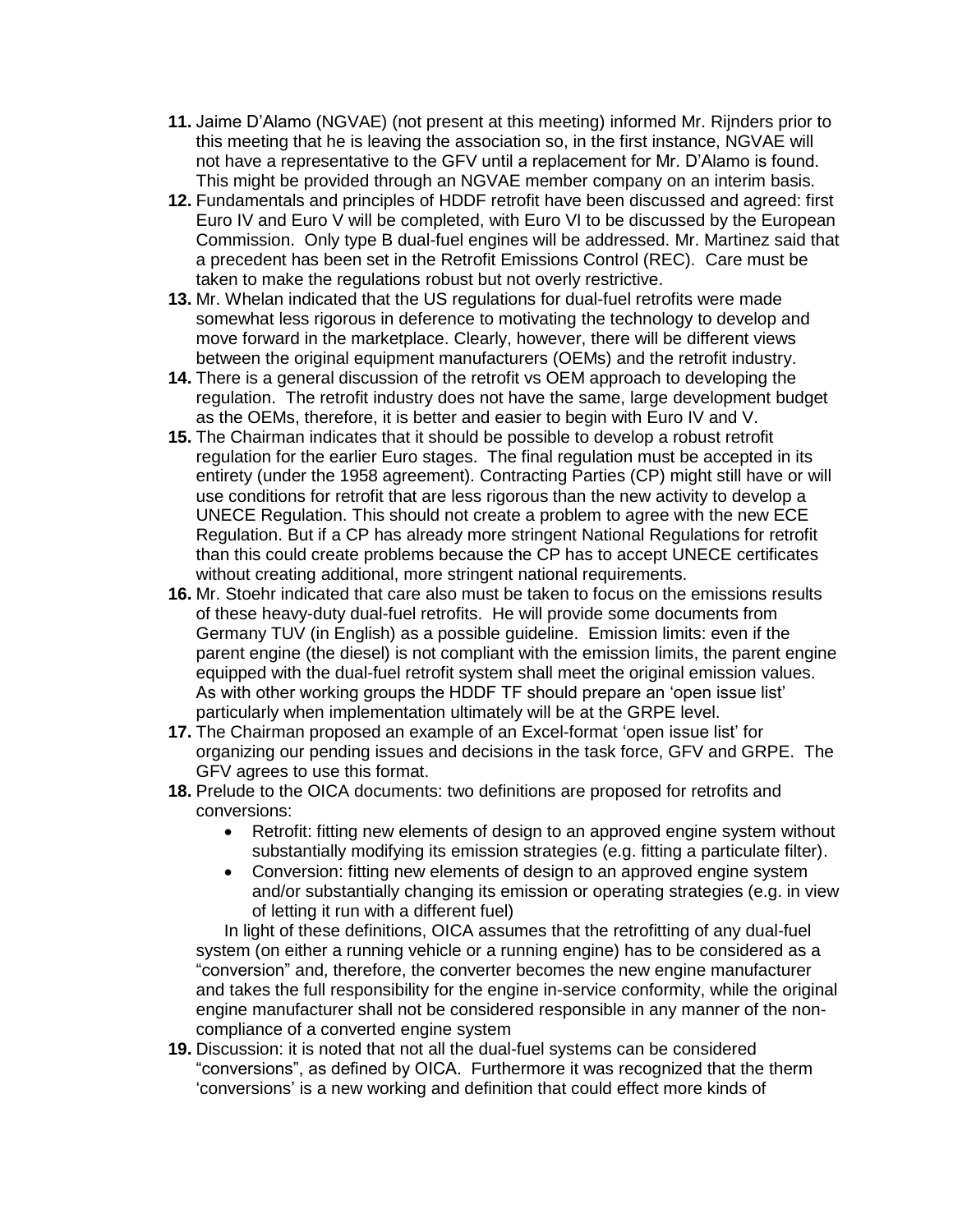modifications, like chip tuning. It is a fundamental discussion that will affect other regulations.

- **20.** The GFV participants agreed to keep the historical wording "retrofit" system for our assembly of gas components fitted in after-market equipment in order to avoid any confusion. A sub-classification among HDDF retrofit systems can be taken into account in order to distinguish those systems which "substantially" modify emission and operating strategies from those that do not. In this case, a clarification about "substantially" is also needed. Ideas like intrusive and non-intrusive systems also need clarification.
- **21.** AEGPL asked for further clarifications about which "responsibilities" the retrofit system manufacturers should take in the case its system was considered to be "substantially" modified (original) emission or operating strategies. In other words, excluding commercial responsibilities that are out of R. 49 scope, as well as conformity of the engine production (being the engine is "used" and not produced by the retrofit system manufacturer) which responsibilities related to provisions in R. 49 should be regulated? AEGPL asked to clarify the in-use conformity responsibilities.
- **22.** AECC commented (GFV 29-05rev1): regarding the OICA definitions of "conversions" and "retrofits", AECC highlighted that installation of an SCR system (to meet Retrofit Class III of the recently-agreed retrofit Reg.) or a combined DPF & de-NOx system (to meet Retrofit Class IV) would fall in the definition of "conversions" with all the legal consequences, i.e. responsibilities related to R 49 and to the Retrofit of Emissions Control (REC) (as proposed by OICA).
- **23.** The Chairman concluded that this is a fundamental discussion and should be discussed again; also with OICA and AECC present.
- **V. Agenda Point VII. Dutch HDDF Test Program (Henk Dekker, TNO) (See document GFV 29-07)**
	- **24.** This was a two year program, between 2011-2013
	- **25.** Three types of testing regimes were used: an engine test stand; simulation of ESC/ETC on a vehicle/powertrain test stand; and .road data with PEMS. Only tested type 2 B engines
	- **26.** Fuel: Test fuel or market fuel, both of which are allowed. LNG is particularly difficult to determine fuel quality.
	- **27.** Emission sampling complicated by fluctuating fuel composition
	- **28.** Test bench results: tested ten engine types on 100% diesel, LPG, CNG and LNG (ETC cycle). ; GHG benefit negligible for both NG and CNG;
	- **29.** Results: NOx emissions on diesel often too high; CNG HC emissions above the limit (including methane); LPG HC emissions within limits; NO,  $CO<sub>2</sub>$  (GHG) benefit observed. Difference between diesel substitution (DEC) measured and claimed.
	- **30.** Findings and Issues: With D-F technology it is possible to meet Euro V emission levels in the type approval cycles; GHG benefit is negligible for both NG as well as LPG; so far no failures found while using dual-fuel; used vehicles sometimes have higher limits. The R67 and R110. tank mounting requirements for HD use needs attention.

Mr. Rijnders indicated that the Dutch program is a voluntary program and retrofit system manufactures can get, after showing their performance, a license to retrofit some engine/vehicle types. The retrofitted vehicles will get an individual approval. Because it is voluntary there is no enforcement concerning periodic technical inspection yet.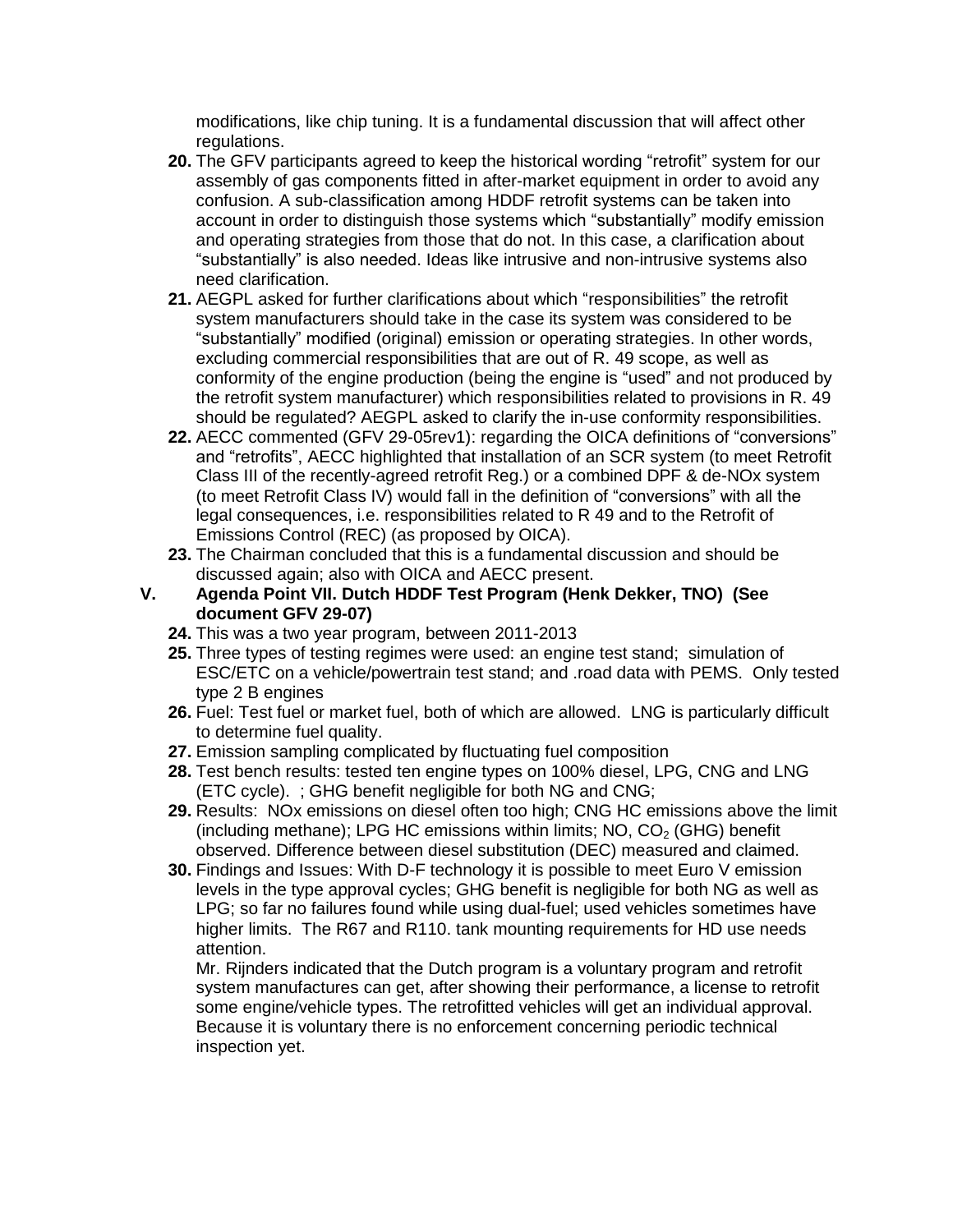**VI. Agenda point V Fundamentals & principles of HDDF-retrofit work (OICA presentation)** *(Documents GFV 29-03 and GFV 29-04)*

Discussion focused on fundamentals and principals of HDDF retrofit, grappling with what engines or combination engine/vehicles should be the focus of the retrofit regulation and avoid creating loophole situations to make it easier to certify some engines versus others.

- **31.** Discussion returns to retrofits versus conversion. OICA proposed three sets of requirements:
	- 1) requirements for certifying a conversion system;
	- 2) requirements for certifying a converted vehicle;
	- 3) requirements for installing a certified engine on a converted vehicle;
- **32.** Mr. Piccolo raised the issue of whether the HDDF retrofit engine should be considered as a new type of engine. He showed language from Directives 2007/46, 2005/55, (type approval as a separate technical unit as defined in Article 2 of Directive 70/156/EEC) and Regulation 595/2009, which grants EC type approval or national approval in respect to new types of vehicles or engines. In light of the current definitions, this legislation seems to be applicable only to new engine types for new vehicles, while dual-fuel retrofit engines, even if considered as new types, would be fitted on "running" vehicles. Therefore, from the legal point of view, this instance could be covered by the new (retrofit) regulation.
- **33.** The other participants were doubtful about this interpretation and suggested to further investigate this. One remark was that European Directive 2007/46 it not applicable here because this is not a whole vehicle type approval issue. The other is that the engine (replacement engines) with R49 approvals can be used for "running" vehicles. It is noted that the possibility to certify a retrofitted dual-fuel engine in conformity with the new (retrofit) regulation would create possible confusion in the market, opening a loophole in the OEM legislation.
- **34.** Combinations of systems were discussed, including repowering engines for an older vehicle; purchasing components separately as a chassis and fitting an engine to it; and how certification (or not, in terms of a modification) would work in various cases.
- **35.** Mr. Dekker suggested to focus on the simple things first, on what should be harmonized, and then worry about the combinations later.
- **36.** Mr. Whelan (Clean Air Power) brought up the U.S. categorization of OUL engines out of useful life – whereby an older engine is retrofitted on a vehicle beyond a particular age. This a small number of applications in the U.S., however, it might be popular in countries outside the US and Europe. Mr. Whittaker (Hardstaff) warned not to focus just on these types of situations because it could possibly drive the OEMs out of developing dual-fuel engines. It also was recognized that the OUL is 'temporary' and that a UNECE regulation is a longer-life framework.
- **37.** The Chairman concluded that we start in the task force with the 'low hanging fruit' and first focus on the harmonized method for the classification, evaluation and approval of dual-fuel retrofit systems. Retrofitted engines will be further discussed in the GFV in parallel with the activity in the Task Force and should not stop the initial work in the Task Force.
- **38.** The GFV agreed with this approach and confirmed this decision.
- **39.** CLEPA was not present at this meeting of the GFV, however, their comments on (GFV 29-08) 'Fundamental Issues' are shown to the participants. The issues they raise have been fundamentally discussed already, relative to certification of NEW vehicles types or components and modification of the vehicle could invalidate Type Approval and Certification.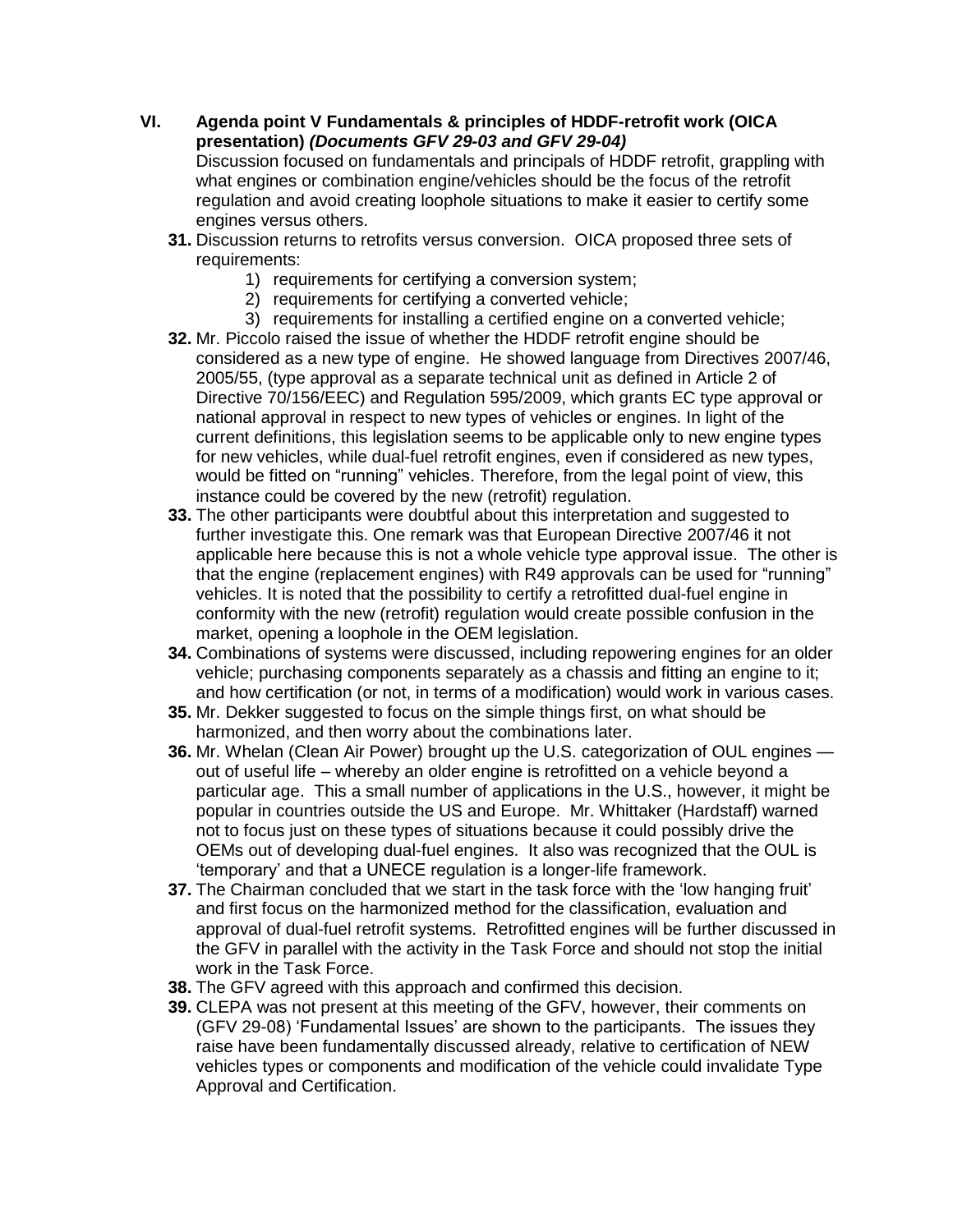- **40.** The CLEPA written comments indicate that a 'converter of a vehicle or engine already in use shall become the OEM-like person or body and shall bear all the liabilities the situation implies.'
- **41.** Discussion in the GFV previously indicates this is not the case and that the converter of an engine is not the OEM-like body. The second element in the CLEPA comment that amendments of Euro IV and V Type Approval Certificates shall be possible is no longer applicable based on the earlier discussion. Access to information remains a competitive issue.

```
Wednesday, 4th December 2013
09.30-16.00
Location: Shell Headquarters, Carel van Bylandtlaan (C23)
Building C16, 3rd Floor meeting room C16/3F16
```
- **VII. Agenda point IX: Update on other UN regulatory activities related to safety: UN WP15 (Carriage of Dangerous Goods) and ADR regulatory issues regarding CNG and LNG safety on ADR-regulated trucks.** (Mr. Seisler) (Presentation by LNG TF to WP15, October 2013 and update on latest draft amendments) *(Documents for this discussion are available at WP15 UNECE website: <http://www.unece.org/trans/main/dgdb/wp15/wp15inf95.html> . Informal documents Inf.23 (NGV Global) and Inf.25 (KIWA). The issues are presented in the Dutch delegation documents Inf.6 and Inf.10.)*
	- **42.** Mr. Seisler presented the problems associated with language in the ADR that says if the fuel leaks from the tank (on the vehicle) is should go to the ground, which is not necessarily the case with gaseous fuels (although LNG and LPG initially are heavier than air until they vaporize). He presents the results to date of the LNG TF discussions and the proposed language for an amendment. **Comments to the presentation:**
	- **43.** If the text includes the phrase 'above the auto ignition temperature of the fuel' LNG dilution should be mentioned.
	- **44.** The language might include the flammability range of diesel and LNG, particularly if it is raised in the amendment.
	- **45.** Focusing on the word 'leakage' only without looking at the practical results that might not result in a fire.
	- **46.** Where are the 'hot parts' of the truck? Turbo charger; exhaust pipe; other engine components. But the chance of leakage near hot parts of the engine and the dispersion of LNG at that point suggests that the LNG is likely out of the flammability range. But there also could be a spark from an electrical component (i.e. in a garage).
	- **47.** A more scientific approach could/might be taken to study where the fuel goes and if it can come into contact with hot parts of the engine or hot parts of the load.
	- **48.** Mr. Piccolo knows someone who has some ADR expertise who might be able to assist with the amendment.
- **VIII. Update on other UN regulatory activities related to safety** (Mr. Seisler) Brief report on LNG-TF: WP29 approval of R.110; new amendments being considered for April GRSG *(Documents ECE-TRANS-WP29-2013-101e and WP.29-161- 05e[corrigendum] on the WP29 website)* **Preventing LNG fuel downstream of the vaporizer.**
	- **49.** Mr. Dekker: There are temperature sensors that can be used to detect temperatures lower than design temperatures of the components downstream of the vaporizer. This was raised by Andrew Whitehouse (CAP) during the last LNG Task Force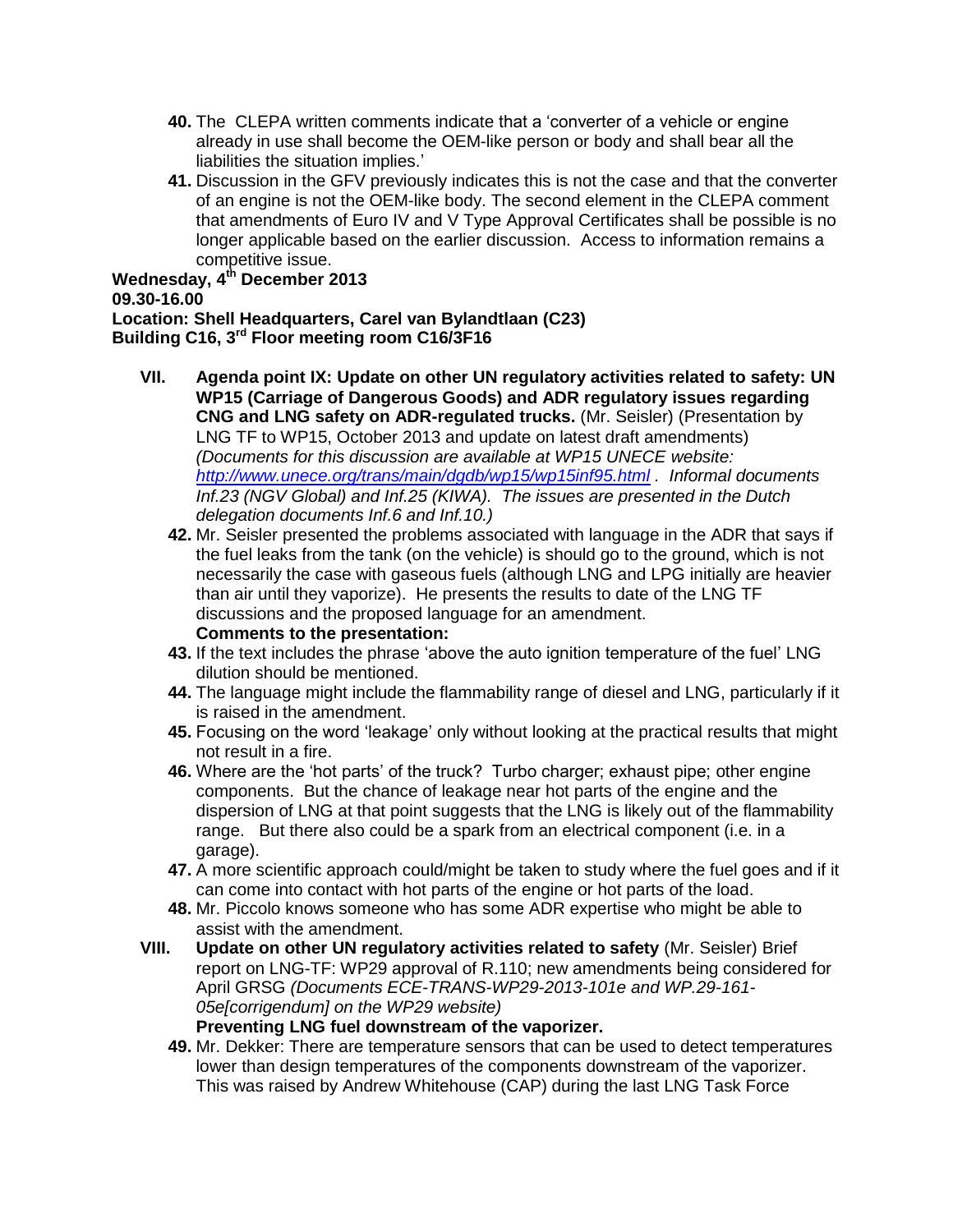teleconference also as one of the possible safety 'systems' that could be provided under the proposed amendment.

**50.** Mr. Piccolo noted that there is a concern temperatures downstream on non-LNG components. Mr. Whelan indicated that there are safety features to identify low temperatures that might affect, for example, a CNG solenoid valve. Also, too much cold fuel will shut down the engine.

## **Minimum height of LNG tank mounted on the truck**

- **51.** Mr. Dekker said that 200 mm should be the minimum height above the ground, taking into consideration things like 'dremples'/'speed bumps'/'sleeping policemen'. What happens if the truck wheels are on either side of the 'dremple' and it comes in contact with a low-hung fuel tank?
- **52.** Mr. Rijnders asked if the original Scania tank language said 'shall' or 'or (in front of the container and/or tank shall not touch the ground if any tire or tires are deflated)'. The Dutch had prescribed 200mm and if it is lower there should be protection on the tank. Mr. Seisler indicated that the LNG TF had such a discussion and the solutions were too cumbersome.
- **53.** Mr. Dekker asked if the 200mm shall be 'from the lowest part of the tank.' Mr. Seisler indicated that this comment would be raised in the next discussion of the LNG TF, scheduled for 16<sup>th</sup> December 2013.

#### **IX. Agenda point VIII: Draft proposals for HDDF Retrofit amendments (AEGPL)**  *(Document GFV 29-02) (Alberto Castagnini)*

- **54.** As was discussed in the first part of the meeting on the previous day, the modular structure of the draft has been suggested, providing three different type of approvals: 1) approval of a HDDF retrofit system; 2) approval of a HDDF retrofitted engine; and 3) approval of a HDDF retrofit vehicle regarding the installation of a retrofit HDDF engine. The main text includes scope, general provisions and general definitions. All specific topics regarding the three different (above mentioned) approvals have been moved to the appropriate Annexes in the first draft text produced by AEGPL.
- **55.** The group expressed concerns about possible loopholes with respect to R49 when approving a HDDF retrofitted engine and HDDF retrofit vehicle with a retrofitted HDDF engine. Since the most important part is related to HDDF retrofit systems, the group decided to delete Annex 2 and Annex 3 from AEGPL proposal and to develop Annex 1. Future meetings will focus on and complete the discussion on HDDF retrofit systems. The group agrees to take the AEGPL text as starting point for further development.
- **56.** The Annex 1 (HDDF Retrofit systems) of AEGPL proposal was presented. Mr. Castagnini explained the difference between updated text and previous versions.
- **57.** Specific retrofit systems definitions (definitions applicable only to HDDF retrofit systems) were moved from the main text to Annex 1, in order to avoid confusion with other type approvals. The requirements to allow parent engines not meeting the baseline emissions would be enforced. OBD data should be monitored and no detected malfunction shall be active. The group recognized the difficulties of finding an existing engine that meets the emission limits, especially if the engine was certified to a previous emission level than the current Euro level. But the importance of having the engine fulfill the baseline emission limit is clearly recognized. The group agrees to find a solution to this challenging problem.
- **58.** A general discussion took place about the ability to find a diesel engine in compliance with the emissions limits and the impacts of performing a conversion to dual-fuel, as well as how to include this in regulatory language (if possible). System suppliers spend a great deal of money and energy trying to find compliant engines that can be converted if they are going to improve the emissions over diesel. There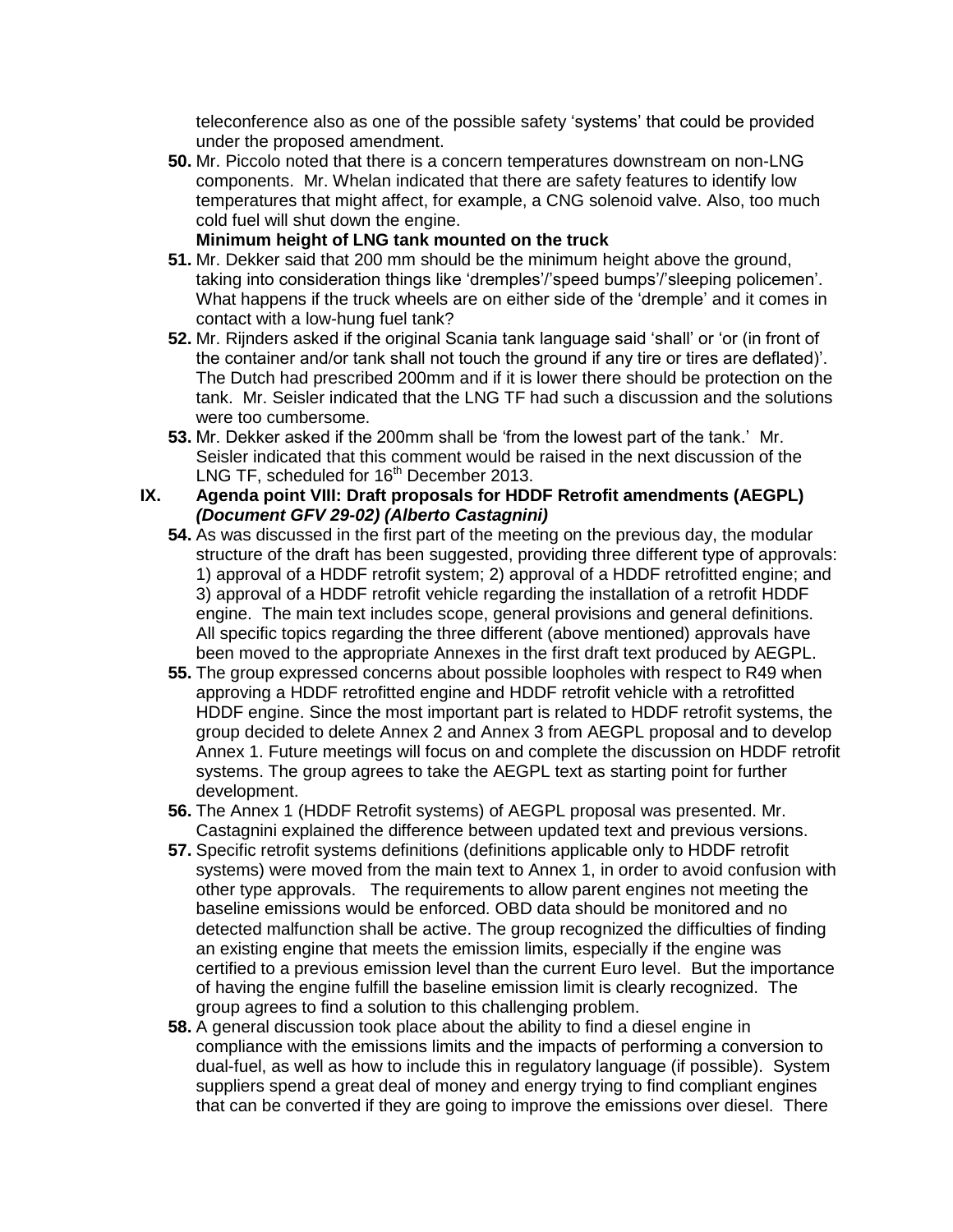are a variety of solutions possible but in this forum there was general brainstorming solutions proposed. For example, Mr. Bleuler (TUV) proposed to allow wider engine family definitions in order to reduce the difficulties of finding parent engines that are in compliance with baseline emission limits.

- **59.** AEGPL: If it is agreed that the original emission limits must be maintained (or improved) in the dual-fuel mode even when the parent engine is not compliant in the diesel mode, AEGPL asked to evaluate the possibility, in these cases, to allow for some tolerance of the limits in line with those accepted during COP or ISC (to be investigated). In addition, a creating less stringent engine family definition would ease the practical problems faced by retrofit system manufacturers when searching forl compliant diesel engines.
- **60.** Annex 1: OBD requirements have been defined. Since there is no communication between the ECU and dual-fuel ECE, a switch back to diesel mode is prescribed in case of any detected malfunction.
- **61.** Annex 1: Extension of the application range requires a simplified test sequence that can be performed either on a representative engine equipped with the HDDF retrofit system or on a vehicle equipped with the representative engine and the HDDF retrofit system (to be defined).
- **62.** Annex 1: Installation manual shall consist of two parts: 1) describing the HDDF retrofit system and a list of components; and 2) installation instructions for the specific vehicle. This installation of the manual for the parent vehicle must be supplied to the regulatory authority
- **63.** Annex 1: End user manual informs the end-user about the characteristics and safety features of the installed HDDF retrofit system.
- **64.** Other Annexes will be defined over time after the completion of Annex 1.
- **65.** Written remarks received from AECC, John May. Annex 1, 3.1 were discussed (AECC was not able to be present at the meeting). "If the parent engine is not equipped with one or more devices listed above, engines with these devices are allowed." In this case they should not be allowed to be part of the same engine family." Mr. Dekker indicates that, in the light of their experience, sometimes a retrofitted engine in dual-fuel mode performs worse in the presence of EGR than in absence, for instance. More discussion on the family definition is required.
- **66.** Furthermore AECC mentioned in their written comments that they agree with the possibility to consider CH4 as a GHG contributor.
- **67.** Annex 1: 6.3.2 Limit values and relevant pollutants for ESC and ETC cycles: that this needs to be clearer that this applies to the emissions both before and after retrofitting; that the manufacturer cannot be allowed to choose whether or not to include deterioration; and durability of the retrofitted system should have to be demonstrated, rather than simply taking assigned deterioration factors (DFs). There was a broad and general discussion of this issue.
- **68.** AEGPL explained its proposal: The application of DF's and the testing with deteriorated components (aged after a durability test as in REC) have to be an alternative in order to avoid a double durability burden. This is based on the consideration that R. 49 DF's (05 and 06 series of amendments) in the dual-fuel mode have been confirmed to be identical to those applied in diesel mode. In other words, the language for the OEMs allows them to choose to include deterioration factors, so why not the retrofitters as well?
- **69.** Discussion: if the concern regards the guarantee that the retrofit system is generically durable, the respect of endurance testing and requirements set out in R 67/01 and R 110 could be already satisfactory. As for environmental aspects, that observation offers also an alternative solution to the application of DF's: engine